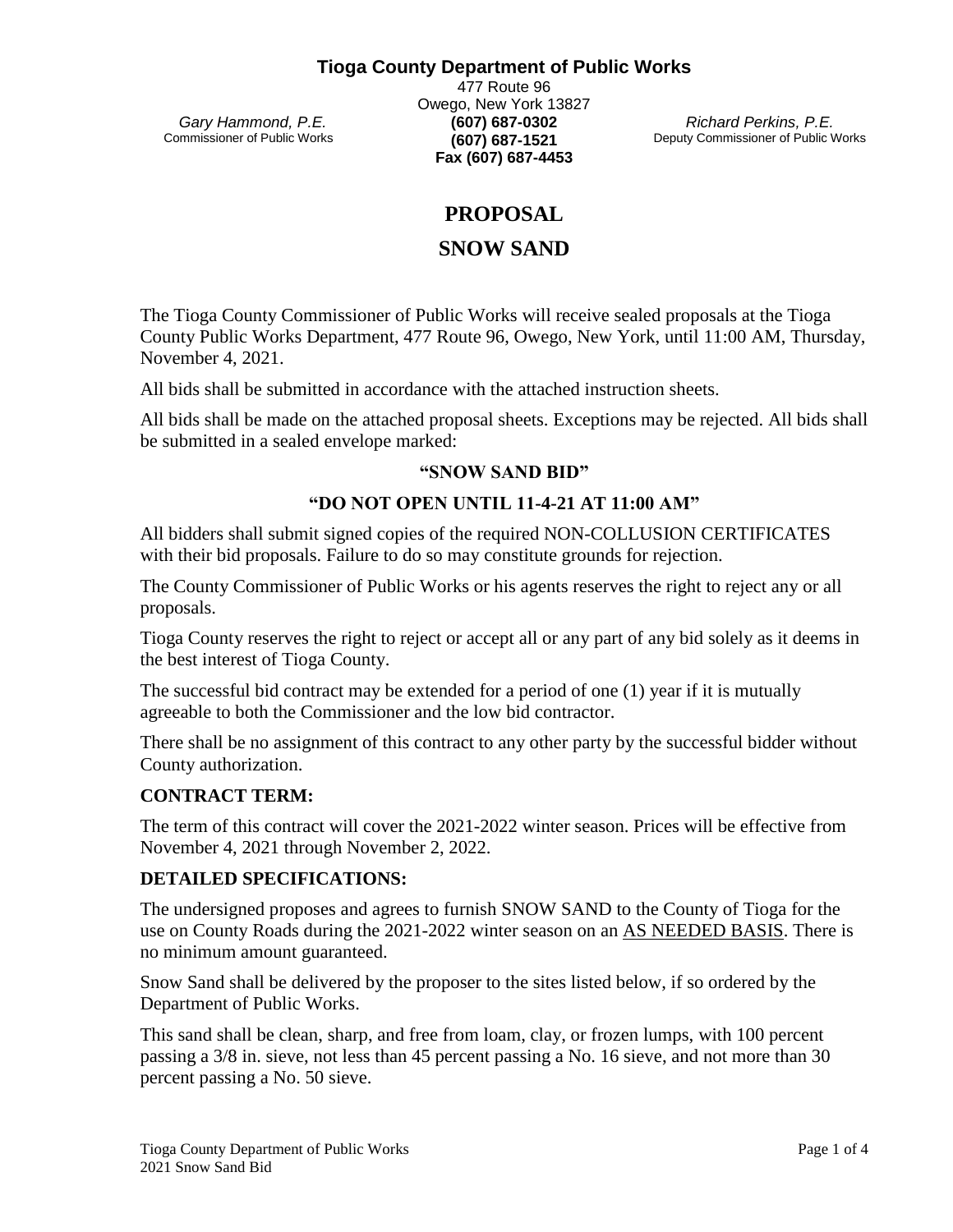The quantity of sand ordered shall be determined by the Tioga County Commissioner of Public Works based on the unit prices bid.

Deliveries shall commence within seven (7) days of a written or telephone order and be continuous until the order is fulfilled.

It is understood that the Towns, Villages, and School Districts of Tioga County may also participate in the awarded bid prices by dealing directly with the proposer.

The Owner agrees to indemnify and hold the County of Tioga and any officer, employee and/or agent thereof free and harmless from any and all loss(es), penalty(ies), damages, settlement(s), cost(s), charge(s), professional fee(s) or other expense(s) or liability(ies) of every kind arising from or relating to any and all claim(s), lien(s), demand(s), obligation(s), action(s), proceedings or causes of action of any kind in connection with, or arising directly or indirectly from the negligent error(s) and/or omission(s) and/or act(s) of the Owner (including Owner's employees, agents and/or subcontractors) in the performance of this agreement.

The County of Tioga agrees to indemnify and hold the Owner, and any officer, employee and/or agent thereof free and harmless from any and all loss(es), penalty(ies), damages, settlement(s), cost(s), charge(s), professional fee(s) or other expense(s) or liability(ies) of every kind arising from or relating to any and all claim(s), lien(s), demand(s), obligation(s), action(s), proceedings or causes of action of any kind in connection with, or arising directly or indirectly from the negligent error(s) and/or omission(s) and/or act(s) of the County of Tioga (including County of Tioga's employees, agents and/or subcontractors) in the performance of this agreement.

Without limiting the generality of the preceding paragraphs, the following shall be included in the indemnity hereunder: any and all such claims, etc., relating to personal injury, death, damage to property, or any actual or alleged violation of any applicable statute (including but not limited to New York Stat Labor Law  $\frac{88}{200}$ : 202; 240 & 241), ordinance, administrative order, executive order, rule or regulation, or decree of any court of competent jurisdiction in connection with, or arising directly or indirectly from errors and/or negligent acts by the Owner, as aforesaid.

## **CANCELLATION:**

Tioga County reserves the right to cancel the contract for unsatisfactory workmanship or unsatisfactory service at any point in the contract year, upon issuance of ten (10) days written notice to that effect.

## **AWARD:**

The award of this contract shall be based on the lowest responsible bid. Bidders must bid on all components of each section and all items bid must be from a single manufacturer to be eligible for award. An award will be based on all products meeting Tioga County's specifications as outlined in the bid document. A no bid on any item within a group may disqualify the bidder from the group award. Considerations will be made to availability of material, delivery, and past history as well as the current standing of the supplier within the industry.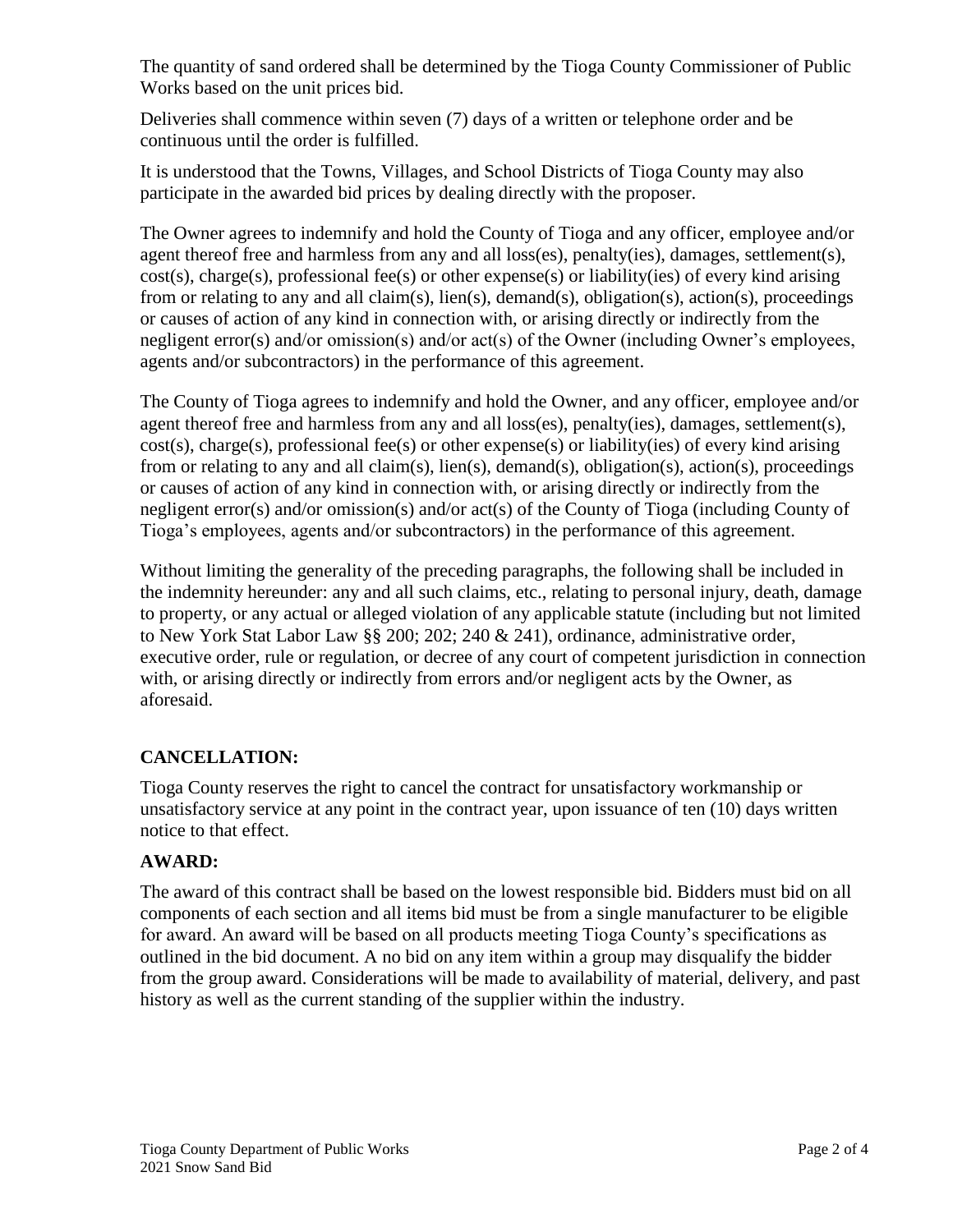## **SNOW SAND BID PRICES:**

| UNIT BID PRICE \$__________________________________ per ton delivered to Catatonk, N.Y.    |  |
|--------------------------------------------------------------------------------------------|--|
| UNIT BID PRICE \$_________________________________ per ton delivered to Barton, N.Y.       |  |
|                                                                                            |  |
| UNIT BID PRICE \$_________________________________ per ton delivered to Candor, N.Y.       |  |
| UNIT BID PRICE \$________________________________ per ton delivered to Newark Valley, N.Y. |  |
| UNIT BID PRICE \$________________________________ per ton delivered to Nichols, N.Y.       |  |
| UNIT BID PRICE \$__________________________________ per ton delivered to Owego, N.Y.       |  |
| UNIT BID PRICE $\$\$ per ton delivered to Richford, N.Y.                                   |  |
| UNIT BID PRICE $\frac{1}{2}$ per ton delivered to Spencer, N.Y.                            |  |
| UNIT BID PRICE \$    per ton delivered to Tioga Center, N.Y.                               |  |
| UNIT BID PRICE \$                                                                          |  |

The undersigned proposes and offers to furnish, to Tioga County, Snow Sand material which complies with the Specifications for which are attached. This proposal and offer is fully guaranteed to fulfill, in all respects, the minimum specifications as prepared by Tioga County. It is hereby certified that, in accordance with Section 103-D of the General Municipal Law, THERE HAS BEEN NO COLLUSION IN THIS BIDDING.

| Name of Company:       |  |
|------------------------|--|
| Address of<br>Company: |  |
|                        |  |
| Telephone Number:      |  |
| Name of Officer:       |  |
| Signature:             |  |
| Date:                  |  |

Municipalities should not use the county bid for any items involving labor.

## THE REQUIRED NON-COLLUSION FORM MUST ACCOMPANY BID.

## **Gary Hammond, P.E.**

## **Commissioner - Tioga County Public Works**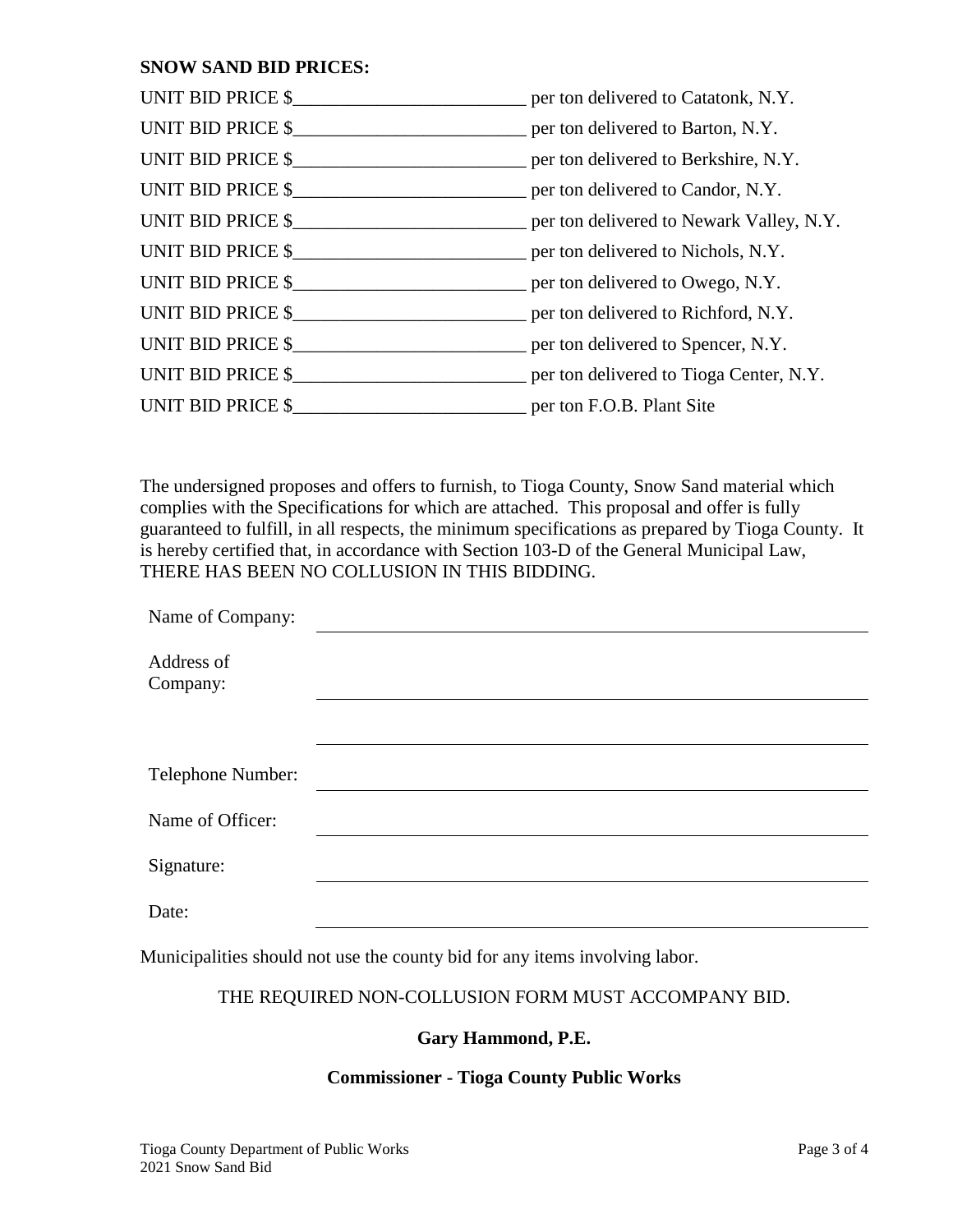## **TO ALL BIDDERS**

In accordance with the New York State General Municipal Law the following Non-Collusion form must accompany each proposal.

## **NON-COLLUSIVE BIDDING CERTIFICATE**

By submission of this bid or proposal, the bidder certifies that:

- (A)this bid or proposal has been independently arrived at without collusion with any other bidder or with any competitor or potential competitor;
- (B) or proposal has not been knowingly disclosed and will not be knowingly disclosed prior to the opening of bids or proposals for this project, to any other bidder, competitor or potential competitor;
- (C) no attempt has been or will be made to induce any other person, partnership or corporation to submit or not to submit a bid or proposal;
- (D)the person signing this bid or proposal certifies that he has fully informed himself regarding the accuracy of the statements contained in this certification, and under the penalty of perjury, affirms the truth thereof, such penalties being applicable to the bidder as well as to the person signing in its behalf;
- (E) that attached hereto (if a corporate bidder) is a certified copy of resolution authorizing the execution of this certificate by the signature of this bid or proposal in behalf of the corporate bidder.

(Authorized Representative)

(Signature)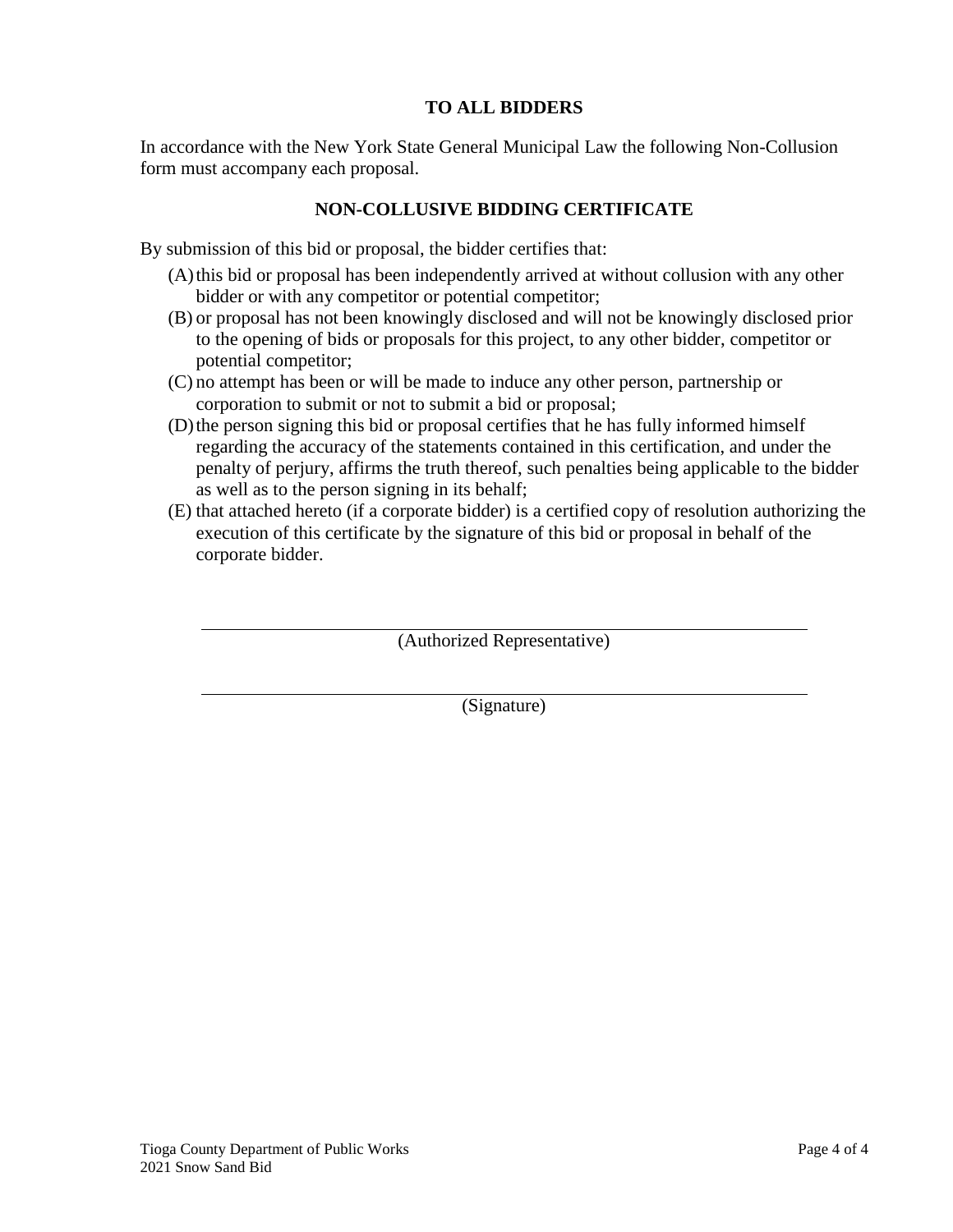# **STANDARD CLAUSES FOR TIOGA COUNTY CONTRACTS**

**PLEASE RETAIN THIS DOCUMENT FOR FUTURE REFERENCE.**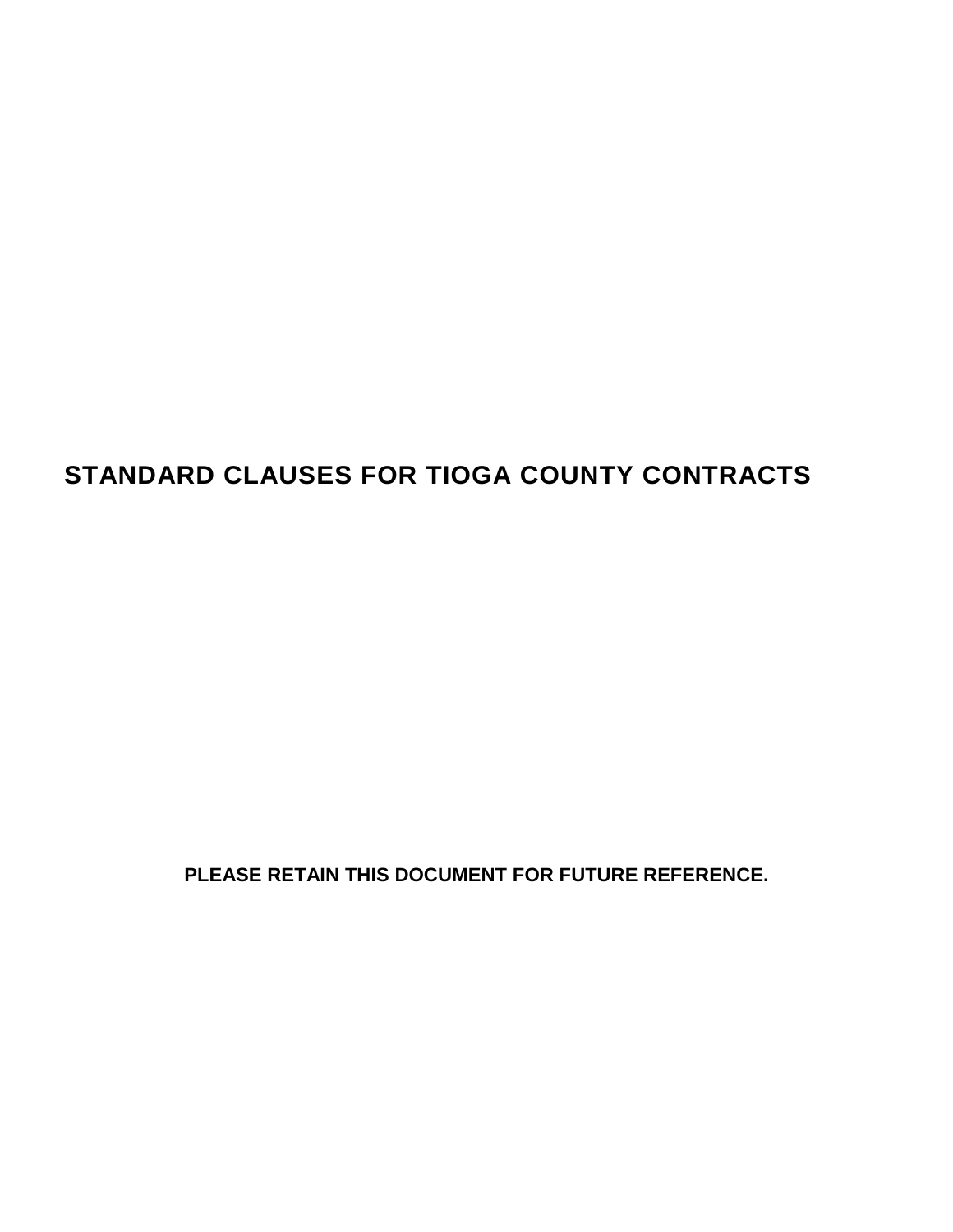## **TABLE OF CONTENTS**

| Section.          |                                                                                  | Page.                   |
|-------------------|----------------------------------------------------------------------------------|-------------------------|
| 1.                | <b>Relationship of parties.</b>                                                  | $\mathbf{2}$            |
| 2.                | <b>Executory clause</b>                                                          | $\overline{2}$          |
| 3.                | Extensions, renewals, modifications.                                             | $\overline{2}$          |
| 4.                | Non-assignment clause.                                                           | $\overline{2}$          |
| 5.                | Insurance and indemnification, hold harmless.                                    | $\overline{2}$          |
| 6.                | <b>Workers' compensation benefits.</b>                                           | $\mathbf{3}$            |
| 7.                | <b>Non-discrimination requirements</b>                                           | $\mathbf{3}$            |
| 8.                | Wage and hours provisions for certain contracts                                  | $\mathbf{3}$            |
| 9.                | Set-off rights.                                                                  | $\mathbf{3}$            |
| 10.               | Records.                                                                         | $\overline{\mathbf{4}}$ |
| 11.               | Identifying information and privacy notification.                                | $\overline{\mathbf{4}}$ |
| 12.               | Prohibition on purchase of tropical hardwoods for certain contracts.             | 4                       |
| $\overline{13}$ . | Compliance with New York State Information Security Breach and Notification Act. | $\overline{\mathbf{4}}$ |
| 14.               | Non-collusive bidding certification for certain contracts.                       | $\overline{\mathbf{4}}$ |
| 15.               | Iran divestment act requirements for certain contracts.                          | 5                       |
| 16.               | <b>HIPAA</b> requirements for certain contracts.                                 | 5                       |
| 17.               | Prompt auditing of vouchers and late payment provisions                          | $\overline{5}$          |
| $\overline{18}$ . | <b>Conflicting terms.</b>                                                        | $\overline{5}$          |
| 19.               | <b>Governing law.</b>                                                            | 5                       |
| 20.               | No arbitration.                                                                  | 5                       |
| 21.               | <b>Giving of notices.</b>                                                        | 5                       |
| 22.               | County attorney's approval.                                                      | $5\overline{)}$         |
| 23.               | Descriptive headings for convenience only.                                       | $\overline{5}$          |
| 24.               | Accuracy of contractor representations.                                          | 5                       |
| 25.               | <b>Sexual Harassment Policy Vendor Acknowledgement</b>                           | 6                       |
| 26.               | <b>Clauses for NYSDOT Funded Contracts</b>                                       | 6                       |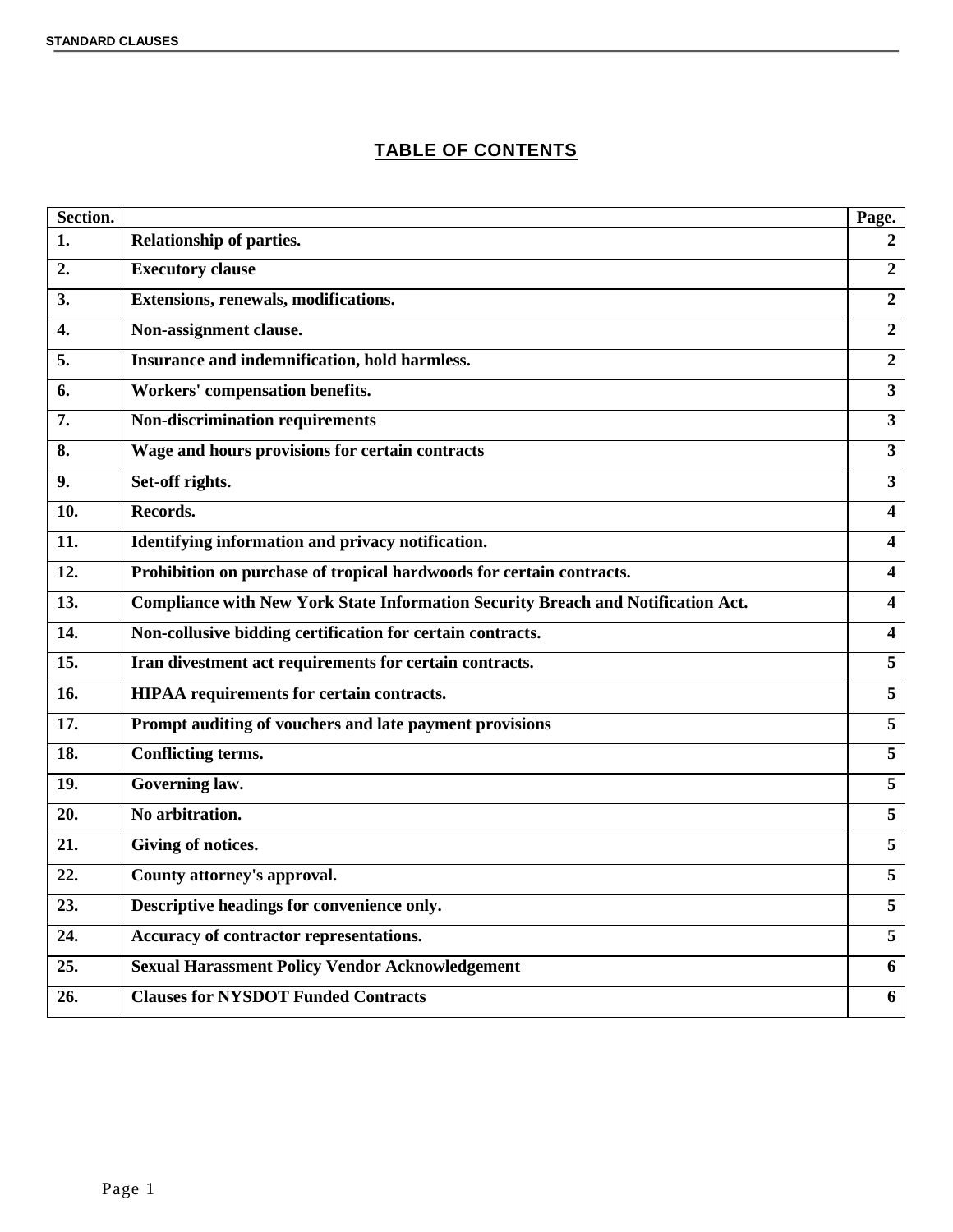#### **STANDARD CLAUSES FOR TIOGA COUNTY CONTRACTS**

The parties to the attached contract, license, lease, amendment, renewal or other agreement of any kind (hereinafter, "the contract" or "this contract") agree to be bound by the following clauses which are hereby made a part of the contract (the word "Contractor" herein refers to any party other than the County of Tioga ("the County"), whether a contractor, vendor, licenser, licensee, lessor, lessee or any other party):

- **1. RELATIONSHIP OF PARTIES.** Contractor shall have the status of an independent contractor, and in accordance with such status, agrees that it will conduct itself in a manner consistent with such status, and that it will neither hold itself out as, nor claim that any of its officers or employees are officers or employees of the County by reason of this Agreement. Contractor further agrees that it will not make against the County any claim, demand or application to or for any right or privilege applicable to an officer or employee of the County, including but not limited to workers' compensation coverage, unemployment insurance benefits, social security coverage or retirement membership or credit.
- **2. EXECUTORY CLAUSE. (A) All Contracts**. In accordance with § 362 of the County Law, the County shall have no liability under this contract to Contractor or to anyone else beyond funds appropriated and available for this contract. **(B) Certain Installment Purchase Contracts**. Further, in the case of an installment purchase contract, pursuant to General Municipal Law § 109-b, any such installment purchase contract is not a general obligation of the County. Neither the full faith and credit nor the taxing power of the County of Tioga are pledged to the payment of any amount due or to become due under such installment purchase contract. It is understood that neither this contract nor any representation by any public employee or officer creates any legal or moral obligation to appropriate or make monies available for the purpose of the contract. Further, no liability on account thereof shall be incurred by the state of New York municipal bond bank agency beyond the amount of such monies. It is understood that neither this contract nor any representation by any employee or officer of such agency creates any legal or moral obligation to appropriate or make state monies available for the purpose of the contract.
- **3. EXTENSIONS, RENEWALS, MODIFICATIONS**.

Extensions or renewals to the Agreement or any modification including new products, terms, or price changes to the Agreement shall be submitted by the Contractor to the County for approval by the County Legislature of the County in order to be effective. No provision of a contract which states that the term of the contract shall be deemed renewed for a specified

additional period shall be effective against the County, absent a subsequent resolution of the County legislature, specifically authorizing such renewal.

- **4. NON-ASSIGNMENT CLAUSE.** In accordance with § 109 of the General Municipal Law, this contract may not be assigned by Contractor or its right, title or interest therein assigned, transferred, conveyed, sublet or otherwise disposed of without the County's previous written consent, and attempts to do so without such consent are null and void.
- **5. INSURANCE AND INDEMNIFICATION, HOLD**

**HARMLESS. (A) Insurance.** (i) (a) Contractor covenants and agrees to maintain in full force and effect during the term of this Agreement, and any subsequent term, comprehensive insurance in form, term and content satisfactory to the annexed standards of the County, which are incorporated herein (*Appendix B: General Contract and Insurance Specifications*) and, to prove as evidence of such compliance, insurance certificate(s) which shall be annexed to and made part of this Agreement and shall name the County of Tioga Attention: Law Department, as Additional Insured and certificate holder (not simply "certificate holder") (except Worker's Compensation/Disability Benefits) in connection with the work being performed. (b) Said certificate(s) shall be annexed hereto prior to or at the time of execution of this Agreement by the County. (c) Contractor acknowledges that failure to obtain or maintain such insurance on behalf of the County constitutes a material breach of contract and subjects it to liability for damages, indemnification and all other legal remedies available to the municipality. The County shall, if it deems it necessary, have the right to ask for additional certification at different points throughout the life of the contract.

**(B) Indemnification, Hold Harmless.** Notwithstanding the limits of any policy of insurance provided or maintained by Contractor, Contractor shall defend, indemnify and hold harmless the County of Tioga and its officers, employees and agents from all claims, actions, suits, liabilities, damages, awards, costs and expenses (including, without limitation, attorneys' fees) of every nature and description arising out of or related to the services provided by Contractor under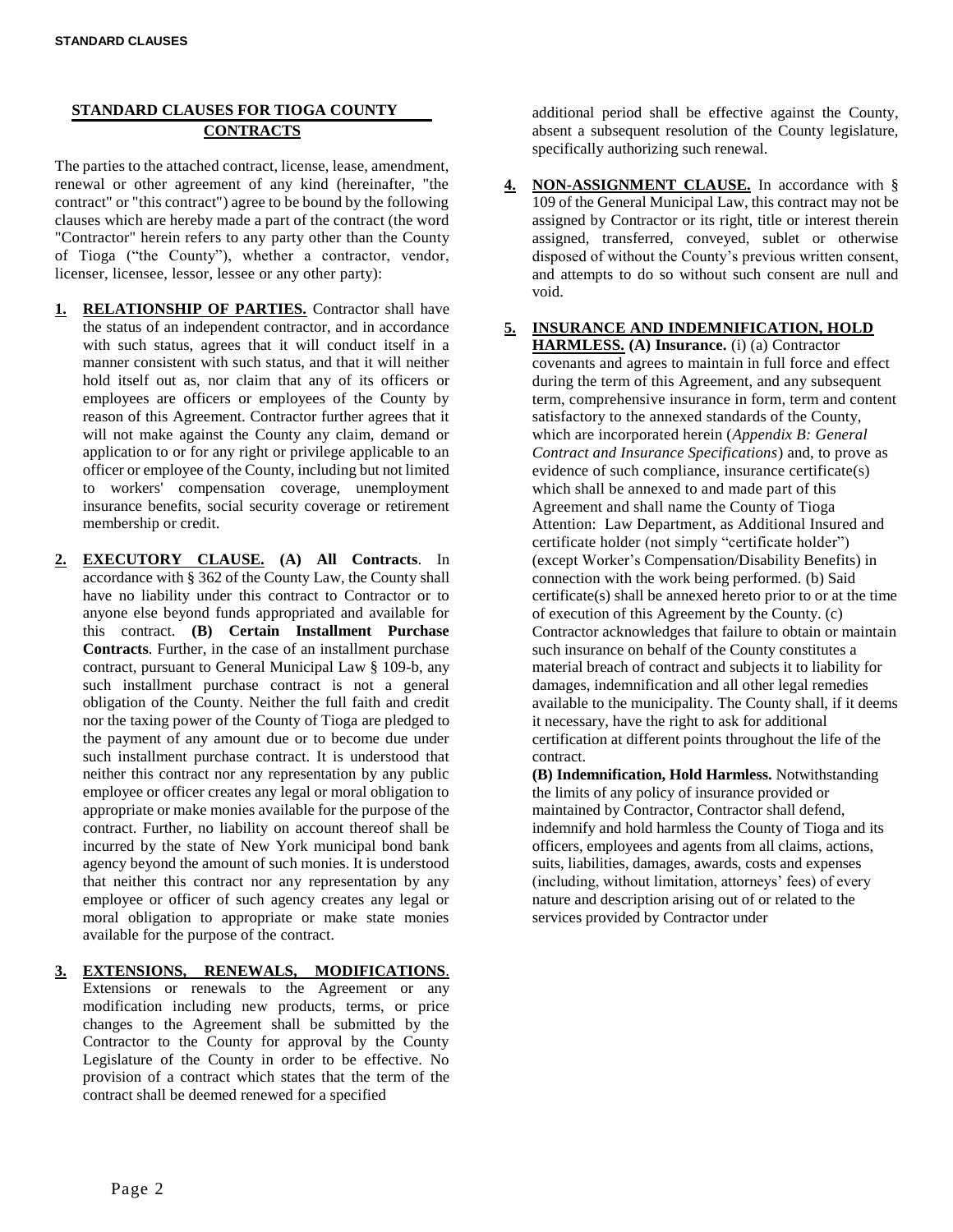this Agreement and arising out of or caused by any act, omission, breach or negligence of Contractor or its officers, employees, volunteers, or agents. Contractor's duties and obligations pursuant to this paragraph shall survive the termination or expiration of this Agreement.

**6. WORKERS' COMPENSATION BENEFITS.** This contract shall be void and of no force and effect unless Contractor shall provide and maintain coverage during the life of this contract for the benefit of such employees as are required to be covered by the provisions of the Workers' Compensation Law (WCL). Contractor understands and agrees that pursuant to WCL § 57 (workers' compensation requirements), Contractor must provide one of the following forms to the government entity issuing the permit or entering into a contract: (A) Form CE-200, Certificate of Attestation of Exemption from NYS Workers' Compensation and/or Disability Benefits Coverage; (B) Form C-105.2, Certificate of Workers' Compensation Insurance; or (C) Form SI-12, Certificate of Workers' Compensation Self-Insurance, or GSI-105.2, Certificate of Participation in Worker's Compensation Group Self-Insurance. Pursuant to WCL § 220(8) (disability benefits requirements), Contractor must provide one of the following forms to the entity issuing the permit or entering into a contract: (A) CE-200, Certificate of Attestation of Exemption from NYS Workers' Compensation and/or Disability Benefits Coverage (see above); (B) DB-120.1, Certificate of Disability Benefits Insurance; or (C) DB-155, Certificate of Disability Benefits Self-Insurance. (In the case of NYS Agencies acceptable proof consists of a letter from the NYS Department of Civil Service indicating the applicant is a New York State government agency covered for workers' compensation). Contractor acknowledges and agrees that, pursuant to the New York State Workers' Compensation Board, ACORD forms are not acceptable proof of such coverage.

**7. NON-DISCRIMINATION REQUIREMENTS.** To the extent required by Art. 15 of the Executive Law (also known as the Human Rights Law) and all other State and Federal statutory and constitutional non-discrimination provisions, Contractor will not discriminate against any employee or applicant for employment because of race, creed, color, sex (including gender identity or expression), national origin, sexual orientation, military status, age, disability, predisposing genetic characteristics, marital status or domestic violence victim status. Furthermore, in accordance with § 220-e of the Labor Law, if this is a contract for the construction, alteration or repair of any public building or public work or for the manufacture, sale or distribution of materials, equipment or supplies, and to the extent that this contract shall be performed within the State of New York, Contractor agrees that neither it nor its subcontractors shall, by reason of race, creed, color, disability, sex, or national origin: (a) discriminate in hiring against any New York State citizen who is qualified and available to perform the work; or (b)

Page 3

discriminate against or intimidate any employee hired for the performance of work under this contract. If this is a building service contract as defined in § 230 of the Labor Law, then, in accordance with § 239 thereof, Contractor agrees that neither it nor its subcontractors shall by reason of race, creed, color, national origin, age, sex or disability: (a) discriminate in hiring against any New York State citizen who is qualified and available to perform the work; or (b) discriminate against or intimidate any employee hired for the performance of work under this contract. Contractor is subject to fines of \$50.00 per person per day for any violation of § 220-e or § 239 as well as possible termination of this contract and forfeiture of all moneys due hereunder for a second or subsequent violation. It is the sole responsibility of Contractor to determine if Contractor is subject to this contract provision and to ensure compliance with same.

## **8. WAGE AND HOURS PROVISIONS FOR CERTAIN**

**CONTRACTS.** If this is a public work contract covered by Art. 8 of the Labor Law or a building service contract covered by Art. 9 thereof, neither Contractor's employees nor the employees of its subcontractors may be required or permitted to work more than the number of hours or days stated in said statutes, except as otherwise provided in the Labor Law and as set forth in prevailing wage and supplement schedules issued by the State Labor Department. Furthermore, Contractor and its subcontractors must pay at least the prevailing wage rate and pay or provide the prevailing supplements, including the premium rates for overtime pay, as determined by the State Labor Department in accordance with the Labor Law. Additionally, effective April 28, 2008, if this is a public work contract covered by Art. 8 of the Labor Law, Contractor understands and agrees that the filing of payrolls in a manner consistent with Subd. 3-a of § 220 of the Labor Law shall be a condition precedent to payment by the County of any State approved sums due and owing for work done upon the project. It is the sole responsibility of Contractor to determine if Contractor is subject to this contract provision and to ensure compliance with same.

**9. SET-OFF RIGHTS.** The County shall have all of its common law, equitable and statutory rights of set-off. These rights shall include, but not be limited to, the County's option to withhold for the purposes of set-off any moneys due to Contractor under this contract up to any amounts due and owing to the County with regard to this contract, any other contract with any State department or agency, including any contract for a term commencing prior to the term of this contract, plus any amounts due and owing to the County for any other reason including, without limitation, tax delinquencies, fee delinquencies or monetary penalties relative thereto. The County shall exercise its set-off rights in accordance with normal State practices including, in cases of set-off pursuant to an audit, the finalization of such audit by the County agency, its representatives, or the County Treasurer.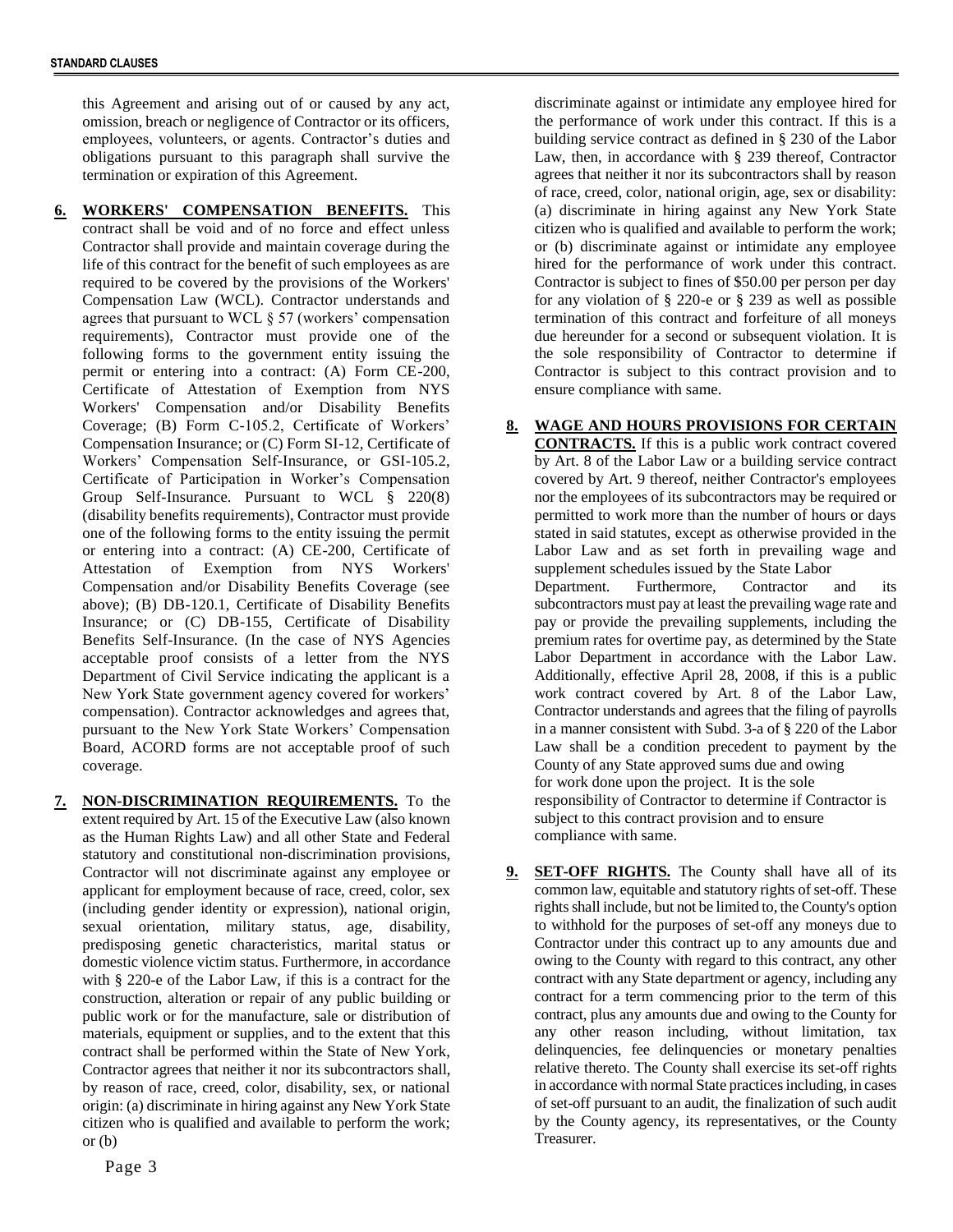**10. RECORDS.** Contractor shall establish and maintain complete and accurate books, records, documents, accounts and other evidence directly pertinent to performance under this contract (hereinafter, collectively, "the Records"). The Records must be kept for the balance of the calendar year in which they were made and for six (6) additional years thereafter. The County Legislature, County Treasurer and any other person or entity authorized to conduct an examination, as well as the agency or agencies involved in this contract, shall have access to the Records during normal business hours at an office of Contractor within the State of New York or, if no such office is available, at a mutually agreeable and reasonable venue within the State, for the term specified above for the purposes of inspection, auditing and copying. The County shall take reasonable steps to protect from public disclosure any of the Records which are exempt from disclosure under § 87 of the Public Officers Law (the "Statute") provided that: (i) Contractor shall timely inform an appropriate County official, in writing, that said records should not be disclosed; and (ii) said records shall be sufficiently identified; and (iii) designation of said records as exempt under the Statute is reasonable. Nothing contained herein shall diminish, or in any way adversely affect, the County's right to discovery in any pending or future litigation.

#### **11. IDENTIFYING INFORMATION AND PRIVACY**

**NOTIFICATION. (A)** Pursuant to Tax Law § 5, Contractor understands and agrees that, notwithstanding any other provision of law, the County shall, at the time the County contracts to purchase or purchases goods or services or leases real or personal property from any person, require that each such person provide to the County such person's federal social security account number or federal employer identification number, or both such numbers when such person has both such numbers, or, where such person does not have such number or numbers, the reason or reasons why such person does not have such number or numbers. Such numbers or reasons shall be obtained by the County as part of the administration of the taxes administered by the New York State Tax Commissioner for establishing the identification of persons affected by such taxes. **(B)** Contractor further understands and agrees that, notwithstanding any other provision of law, the County shall, upon request of the commissioner, furnish to the commissioner the following information with respect to each person covered by this section: (1) business name or the name under which the applicant for a license or licensee will be licensed or is licensed; (2) business address or whatever type of address the County requires the applicant for a license or the licensee to furnish to it; and (3) federal social security account number or federal employer identification number, or both such numbers where such person has both such numbers, or the reason or reasons, furnished by such person, why such person does not have such number or numbers. Notwithstanding

Art. 6 of the Public Officers Law or any other provision of law, the report to be furnished by the County to the commissioner pursuant to this section shall not be open to the public for inspection. **(C)** For the purposes of this section, "Person" shall mean an individual, partnership, limited liability company, society, association, joint stock company, corporation, estate, receiver, trustee, assignee, referee, or any other person acting in a fiduciary or representative capacity, whether appointed by a court or otherwise, or any combination of the foregoing. However, such term shall not include any public corporation, corporation formed other than for profit or unincorporated not-for-profit entity, except such term shall include an education corporation of the type dealt with in § 221 of the Education Law, an education corporation subject to Art. 101 of the Education Law and a cooperative corporation.

- **12. PROHIBITION ON PURCHASE OF TROPICAL HARDWOODS**. Contractor certifies and warrants that any and all wood products to be used under this contract award will be in accordance with, but not limited to, the specifications and provisions of § 165 of the State Finance Law (Use of Tropical Hardwoods), which prohibits purchase and use of tropical hardwoods, unless specifically exempted, by the State or any governmental agency or political subd. (including the County) or public benefit corporation. In addition, when any portion of this contract involving the use of woods, whether supply or installation, is to be performed by any subcontractor, the prime Contractor will indicate and certify in the submitted bid proposal that the subcontractor has been informed and is in compliance with specifications and provisions regarding use of tropical hardwoods as detailed in §165 State Finance Law. Except as might be specifically authorized by State Finance Law § 165, any bid, proposal or other response to a solicitation for bid or proposal which proposes or calls for the use of any tropical hardwood or wood product in performance of the contract shall be deemed nonresponsive.
- **13. COMPLIANCE WITH NEW YORK STATE INFORMATION SECURITY BREACH AND NOTIFICATION ACT.** In the event Contractor conducts business in New York state, and owns or licenses computerized data which includes private information, Contractor shall comply with the provisions of the New York State Information Security Breach and Notification Act (General Business Law § 899-aa) as applicable.
- **14. NON-COLLUSIVE BIDDING CERTIFICATION**  FOR CERTAIN CONTRACTS. In accordance with General Municipal Law  $\S$  103-d(1), if this contract was awarded based upon the submission of bids, Contractor affirms, under penalty of perjury: (a) By submission of this bid, each bidder and each person signing on behalf of any bidder certifies, and in the case of a joint bid each party thereto certifies as to its own organization, under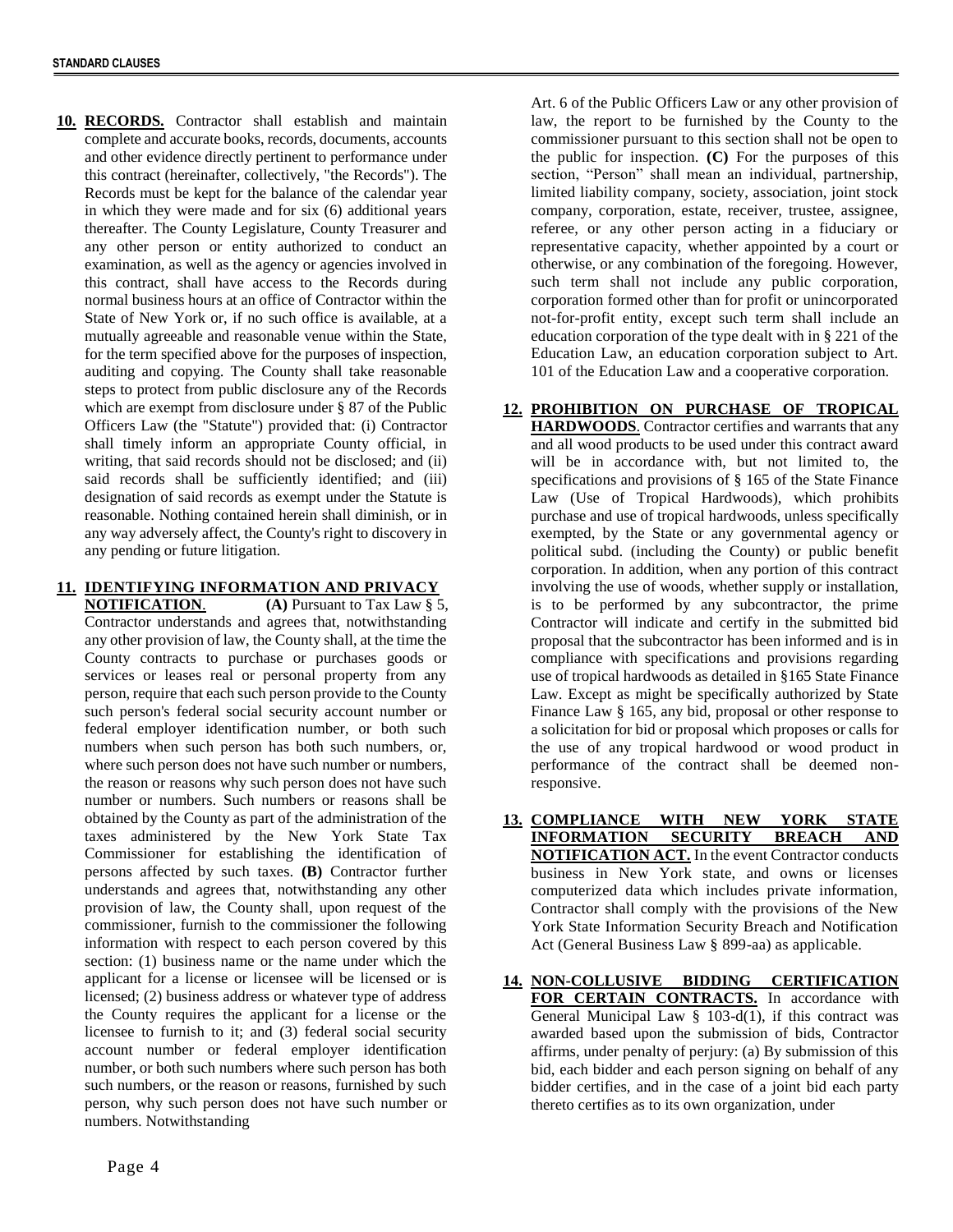penalty of perjury, that to the best of knowledge and belief: (1) The prices in this bid have been arrived at independently without collusion, consultation, communication, or agreement, for the purpose of restricting competition, as to any matter relating to such prices with any other bidder or with any competitor; (2) Unless otherwise required by law, the prices which have been quoted in this bid have not been knowingly disclosed by the bidder and will not knowingly be disclosed by the bidder prior to opening, directly or indirectly, to any other bidder or to any competitor; and (3) No attempt has been made or will be made by the bidder to induce any other person, partnership or corporation to submit or not to submit a bid for the purpose of restricting competition.

**15. IRAN DIVESTMENT ACT REQUIREMENTS FOR CERTAIN CONTRACTS**. In accordance with General Municipal Law § 103-g, if this contract was awarded based upon the submission of bids, Contractor affirms, under penalty of perjury: By submission of this bid, each bidder and each person signing on behalf of any bidder certifies, and in the case of a joint bid each party thereto certifies as to its own organization, under penalty of perjury, that to the best of its knowledge and belief that each bidder is not on the list created pursuant to paragraph (b) of Subd. 3 of § 165 a of the State Finance Law.

#### **16. HIPAA REQUIREMENTS FOR CERTAIN**

**CONTRACTS.** In the event that Protected Health Information is used or disclosed in connection with or in the course of the performance of the Agreement, a "Business Associate Agreement" ("*Business Associate Agreement*"), shall be attached to and incorporated by reference in the contract, in a form and content approved by the County and shall apply in the event that Protected Health Information is used or disclosed in connection with or in the course of the performance of the Agreement by the party signing this Agreement as Business Associate, and pursuant to which Business Associate may be considered a "business associate" of the County as such term is defined in the Health Insurance Portability and Accountability Act of 1996 ("HIPAA") including all pertinent regulations issued by the U.S. Department of Health and Human Services, as amended.

**17. PROMPT AUDITING OF VOUCHERS AND LATE PAYMENT PROVISIONS**. Consistent with accepted business practices and with sound principles of fiscal management, the County shall audit vouchers and make payments expeditiously and subject to proper and reasonable financial oversight activities designed to ensure that the County receives the quality of goods and services to which it is entitled and to ensure that public funds are spent in a prudent and responsible manner. Timeliness of payment and any interest to be paid to Contractor for late payment shall be governed by General Municipal Law § 3 a and General Municipal Law Art. 5-a, to the extent required by law.

- **18. CONFLICTING TERMS.** In the event of a conflict between the terms of the contract (including any and all attachments thereto and amendments thereof) and the terms of this Appendix A, the terms of this Appendix A shall control.
- **19. GOVERNING LAW.** This contract shall be governed by the laws of the State of New York except where the Federal supremacy clause requires otherwise. Pursuant to Civil Practice Law and Rules 504(1), the place of trial of all actions related to this contract by or against the County or any of its officers, boards or departments shall be in such county.
- **20. NO ARBITRATION.** Disputes involving this contract, including the breach or alleged breach thereof, may not be submitted to binding arbitration (except where statutorily directed), but must, instead, be heard in a court of competent jurisdiction of the State of New York.
- **21. GIVING OF NOTICES**. Any notice, request, or other communication required to be given pursuant to the provisions of this agreement shall be in writing and shall be deemed to have been given when delivered in person or five days after being deposited in the United States mail, certified or registered, postage prepaid, return receipt requested, and addressed to the address listed on the face sheet of this contract. The address of either party to this agreement may be changed by notice in writing to the other party served in accordance with this provision.
- **22. COUNTY ATTORNEY'S APPROVAL.** Contractor understands and agrees that the Tioga County Attorney's office may approve and make or require modifications, other than price and dates, prior to execution by the County to ensure compliance with applicable federal, state and local laws and with all provisions of the county's contract policy manual and insurance standards.

#### **23. DESCRIPTIVE HEADINGS FOR CONVENIENCE**

**ONLY**. Descriptive headings are for convenience only and shall not control or affect the meaning or construction of any provision of this Contract.

#### **24. ACCURACY OF CONTRACTOR**

**REPRESENTATIONS**. Contractor understands, acknowledges and agrees that this Contract will be relied upon by, and filed with, registered or recorded in or otherwise become a part of the records of, the County of Tioga. Contractor affirms, under penalty of perjury, to the best of his/her/its knowledge, information and belief, that the representations, agreements and promises made by Contractor in this Contract, and all attachments thereto, including any and all exhibits or appendices, is true, complete and accurate.